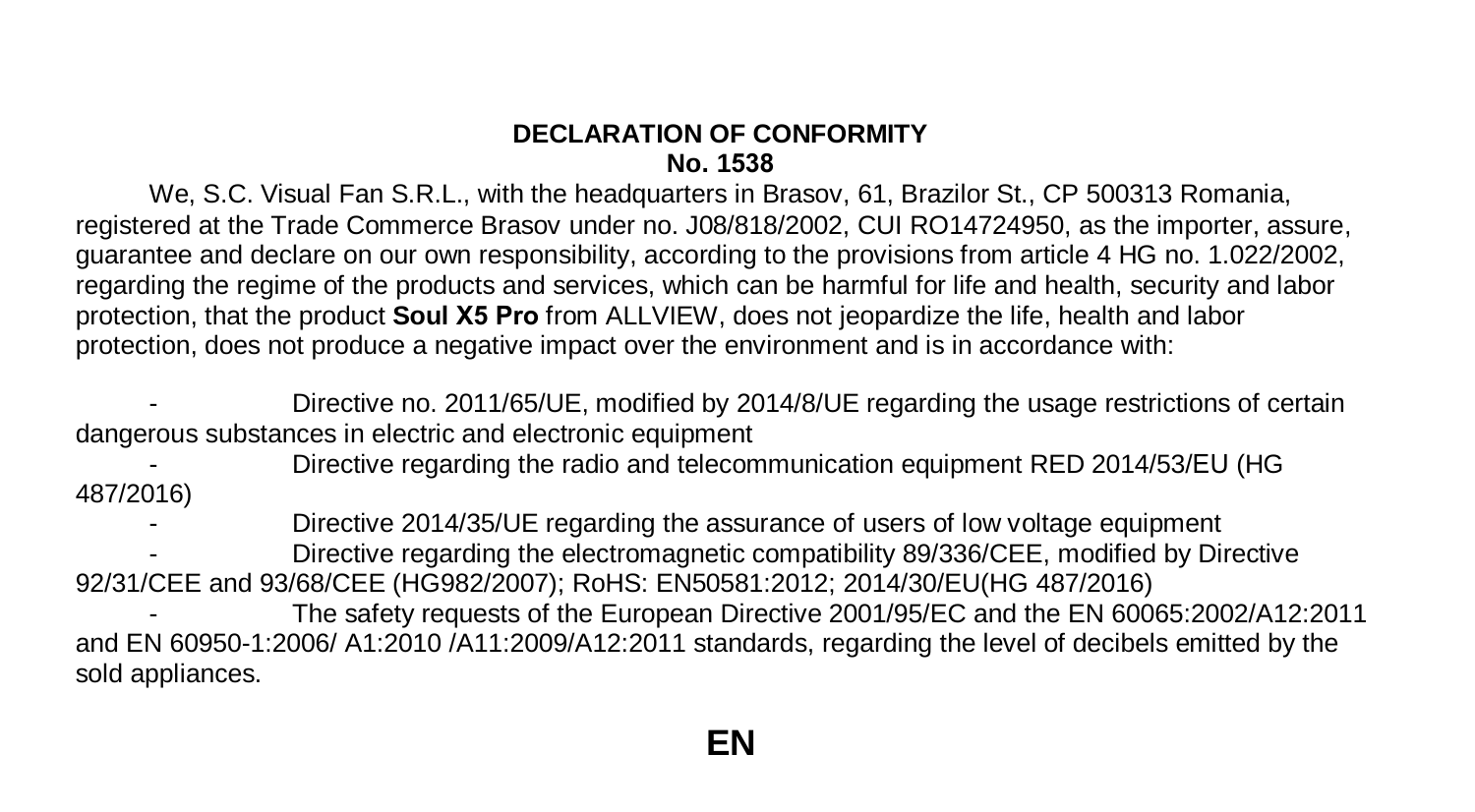documentation being stored at S.C. Visual Fan S.R.L., Brasov, 61, Brazilor St., CP 500313, Romania and will be offered at request. The evaluation procedure for the conformity of the product has been realized with the participation of the following bodies: Telefication bv. The product has been assessed according to the following standards: Health: 2014/35/EU;EN 50360:2001, EN 50361; EN 62209-1 : 2006 Safety: 2014/35/EU; EN 60950- 1 : 2001 +A11:2004; EMC EN 301 489- 01 V1.6.1 (09-2005) EN 301 489- 07 V1.3.1 (11-2005); EN 301 489- 17 V1.2.1 (08-2002) Radio spectrum: 2014/35/EU; EN 300 328 V1.7.1 (10-2006) The evaluation procedure of the conformity was made according to Directive 2014/53/EU, the

The product has the CE mark on it. The declaration of conformity is available at www.allviewmobile.com.

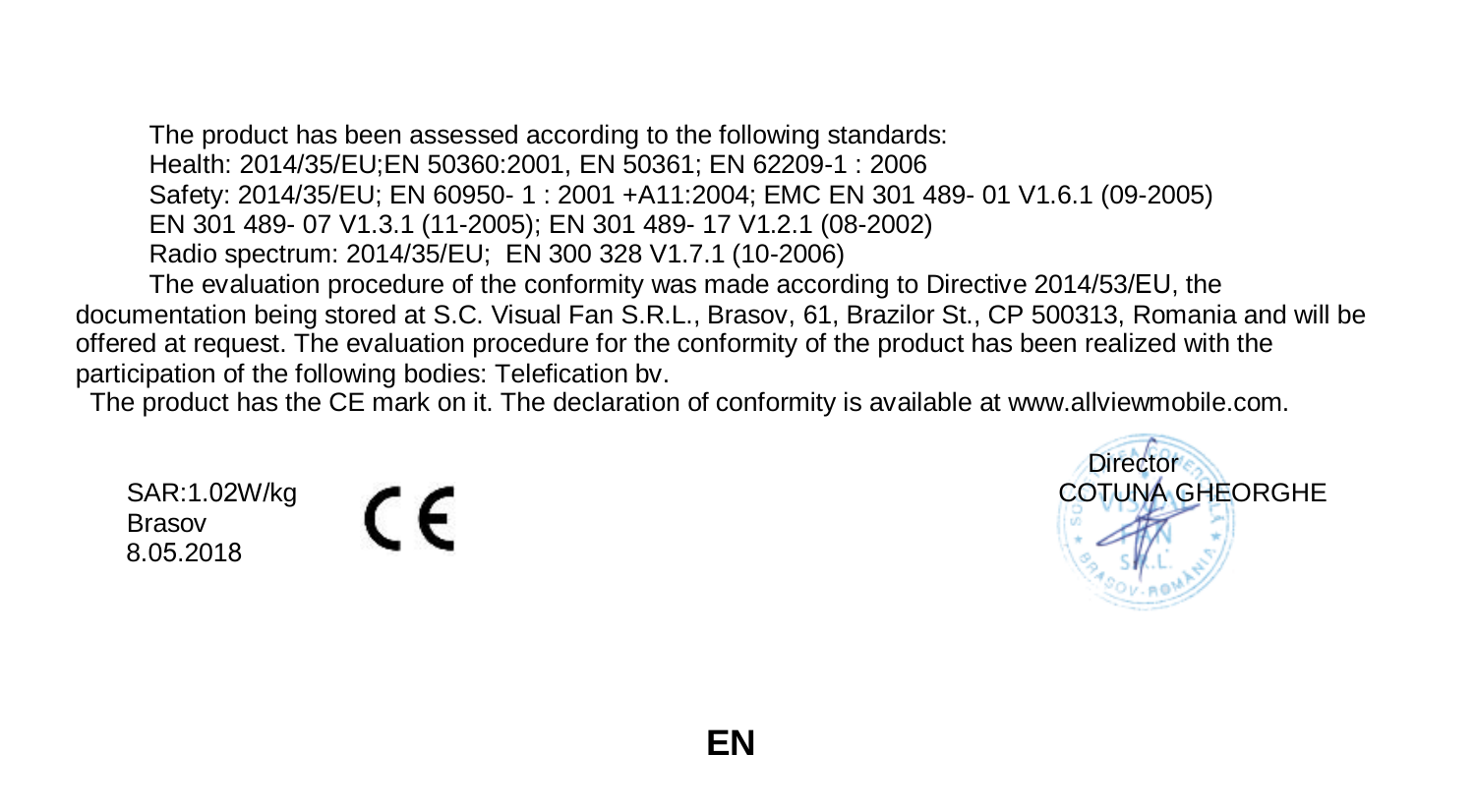#### **ДЕКЛАРАЦИЯ ЗА СЪОТВЕТСТВИЕ No.1538**

Ние, S.C. Visual Fan S.R.L., със седалище и адрес на управление Brasov, 61, Brazilor St., CP 500313 Romania. Дружеството е регистрирано в Търговската Камара на гр. Брашов под no. J08/818/2002, CUI RO14724950, като вносител, декларираме и гарантираме на наша отговорност съгласно разпоредбите на чл. 4 HG no. 1.022/2002, относно режима на продуктите и услугите, които могат да бъдат вредни за живота и здравето като цяло, сигурността и защитата на труда, че продуктът **Soul X5 Pro** от ALLVIEW не застрашава живота, здравето и безопасността на труда и също така не оказва отрицателно влияние върху околната среда и е в съответствие със следните нормативни документи:

- Директива 2011/65/UE, изменена с Директива 2014/8/UE относно ограниченията за използване на някои опасни вещества в електрическото и електронното оборудване ;

- Директива за радио и телекомуникационно оборудване RED 2014/53/EU (HG 487/2016);

- Директива 2014/35/UE относно осигуряването на потребителите на оборудване с ниско напрежение ;

- Директива относно електромагнитната съвместимост 89/336/CEE, изменена с Директива 92/31/CEE and 93/68/CEE (HG982/2007); RoHS: EN50581:2012; 2014/30/EU(HG 487/2016);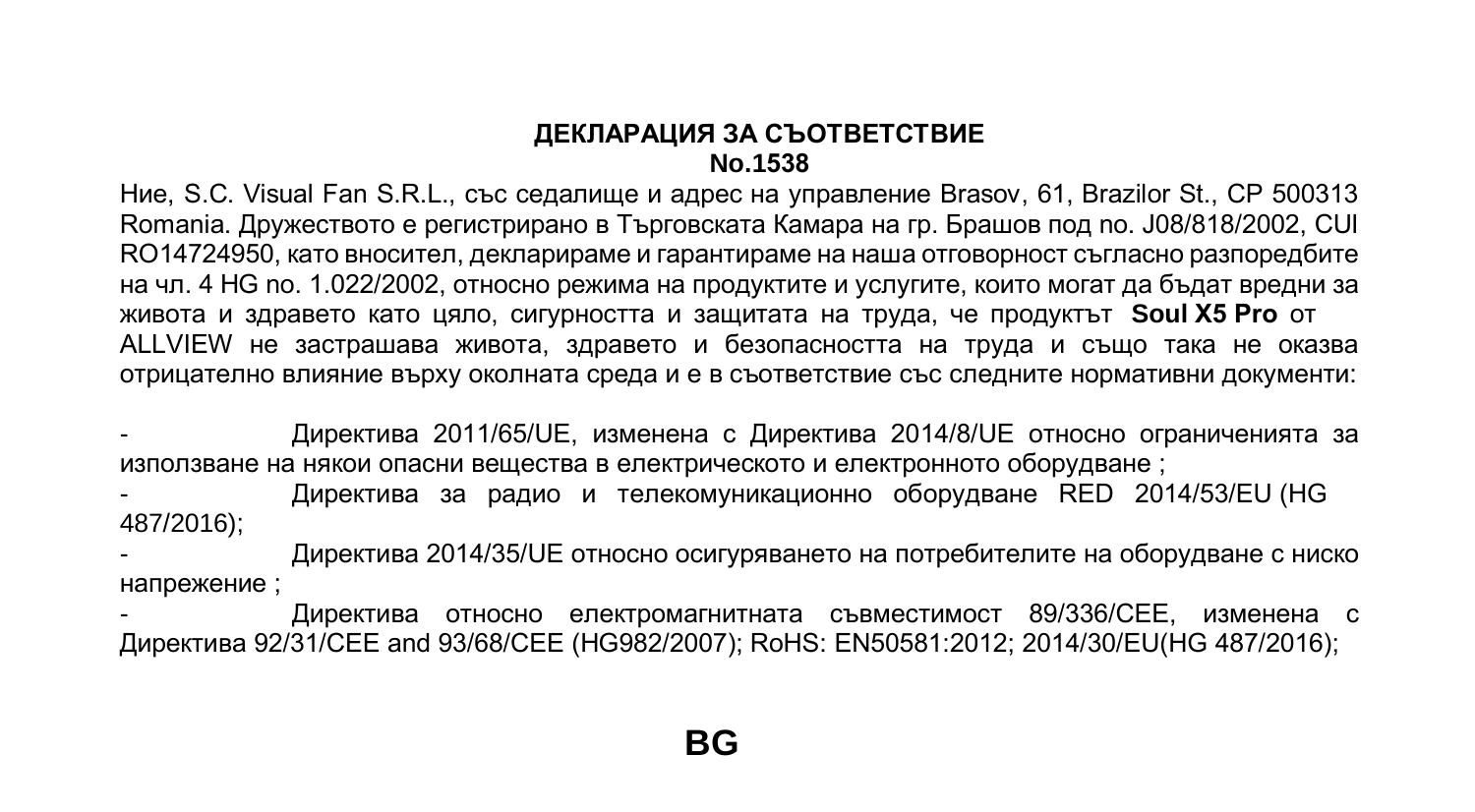- Заявленията за безопасност на Европейската Директива 2001/95/EC и стандартите EN 60065:2002/A12:2011 и EN 60950-1:2006/ A1:2010 /A11:2009/A12:2011 относно нивото на емисиите на децибели от продаваните уреди.

Продуктът е оценен съгласно следните стандарти: Здраве : 2014/35/EU;EN 50360:2001, EN 50361; EN 62209-1 : 2006 Безопастност : 2014/35/EU; EN 60950- 1 : 2001 +A11:2004; EMC EN 301 489- 01 V1.6.1 (09-2005) EN 301 489- 07 V1.3.1 (11-2005); EN 301 489- 17 V1.2.1 (08-2002) Радиочестотен спектър : 2014/35/EU; EN 300 328 V1.7.1 (10-2006) Процедурата за оценка на съответствието е направена в съответствие с 2014/53/EU. Документацията се съхранява в S.C. Visual Fan S.R.L., Brasov, 61, Brazilor St., CP 500313, Romania и ще бъде предоставена при поискване от заинтересована страна. Процедурата по оценяване на съответствието на продукта е осъществена с участието на следните органи: Telefication bv. Продуктът има маркировката СЕ върху него. Декларацията за съответствие може да се намери на www.allviewmobile.com

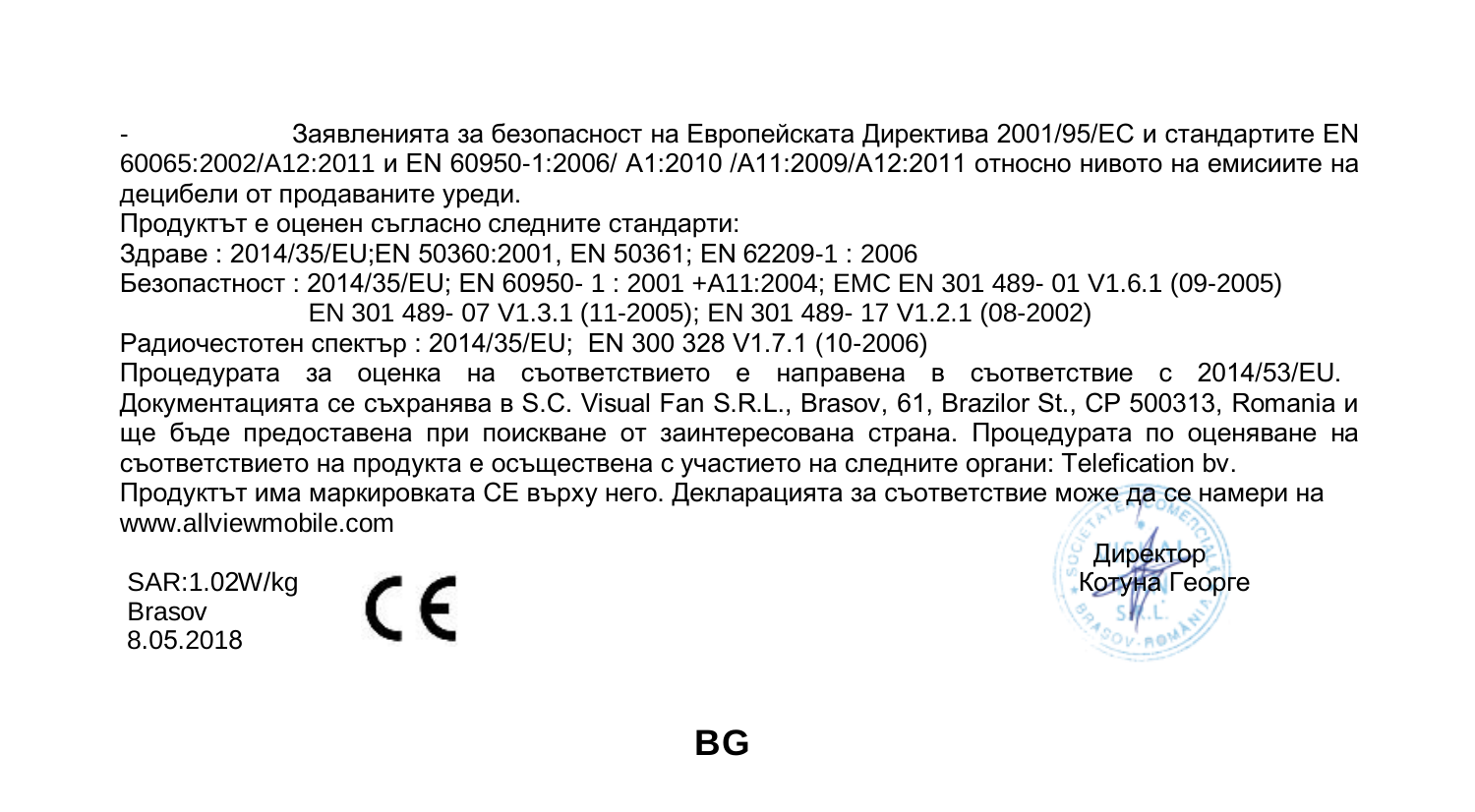# **PROHLÁŠENÍ O SHODĚ No.1538**

My, S.C. Visual Fan S.R.L., s hlavním sídlem v Brašově, č.p. 61,ul. Brazilor, poštovní směrovací číslo 500313, Rumunsko, zapsána v obchodním rejstříku Brasov pod číslem J08/818/2002, CUI RO14724950, jako dovozce, zaručujeme, garantujeme a prohlašujeme na vlastní zodpovědnost, v souladu s ustanovením článku 4 HG č. 1.022 / 2002, ohledně režimu výrobků a služeb, které mohou být škodlivé pro život a zdraví, bezpečnost a ochranu práce, že produkt ALLVIEW **Soul X5 Pro**, neohrožuje život, zdraví a ochranu práce, nemá negativní dopad na životní prostředí a je v souladu s:

- Směrnice č. 2011/65 / EU, pozměněného v roce 2014/8 / EU, pokud jde o omezení používání některých nebezpečných látek v elektrických a elektronických zařízeních
- Směrnice týkající se rádiových a telekomunikačních zařízení RED 2014/53 / EU (HG 487/2016)
- Směrnice 2014/35 / EU o zajištění užití zařízení pro nízkonapěťová zařízení

 $\mathbf{r}$ 

- Směrnice týkající se elektromagnetické kompatibility 89/336 / CEE, pozměněná směrnicemi 92/31 / CEE a 93/68 / CEE (HG982 / 2007); RoHS: EN50581: 2012; 2014/30 / EU (HG 487/2016)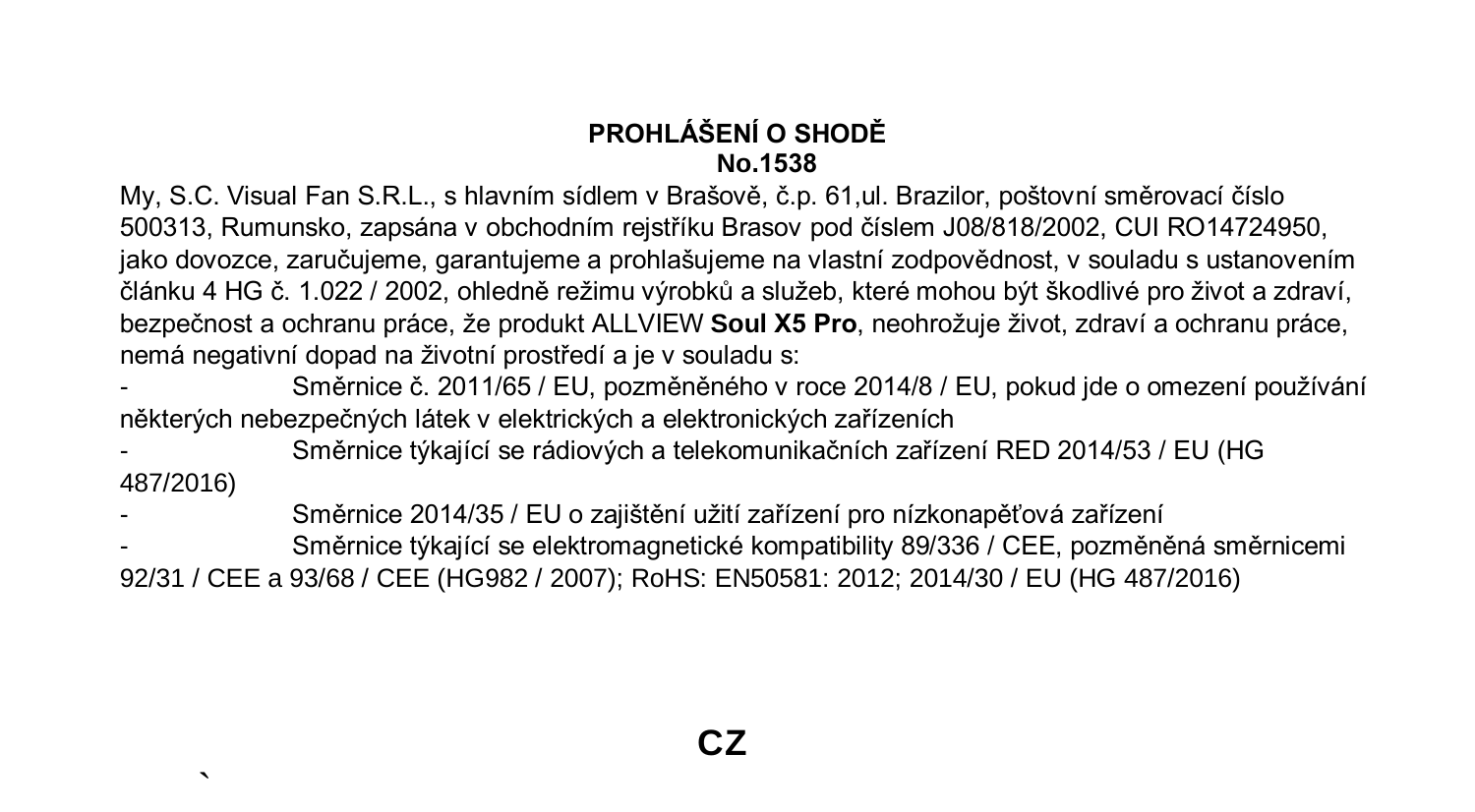- Bezpečnostní požadavky evropské směrnice 2001/95 / ES a standardy EN 60065: 2002 / A12: 2011 a EN 60950-1: 2006 / A1: 2010 / A11: 2009 / A12: 2011 týkající se úrovně emitovaných decibelů prodaných zařízení.

Výrobek byl hodnocen podle následujících norem:

Zdraví: 2014/35/EU;EN 50360:2001, EN 50361; EN 62209-1 : 2006 Bezpečnost: 2014/35/EU; EN 60950- 1 : 2001 +A11:2004; EMC EN 301 489- 01 V1.6.1 (09-2005) EN 301 489- 07 V1.3.1 (11-2005); EN 301 489- 17 V1.2.1 (08-2002) Radio spectrum: 2014/35/EU; EN 300 328 V1.7.1 (10-2006) Postup vyhodnocení shody byl proveden podle směrnice 2014/53 / EU, dokumentace byla uložena v S.C. Visual Fan S.R.L., Brasov, ul. Brazilor, CP 500313, Rumunsko a bude na požádání poskytnuta. Postup vyhodnocení shody výrobku byl realizován za účasti následujících subjektů: Telefication bv. Výrobek má značku CE. Prohlášení o shodě je k dispozici na adrese : www.allviewmobile.com

SAR:1.02W/kg  $\bigcap$ 8.05.2018

Brasov **Gheorghe Cotuna**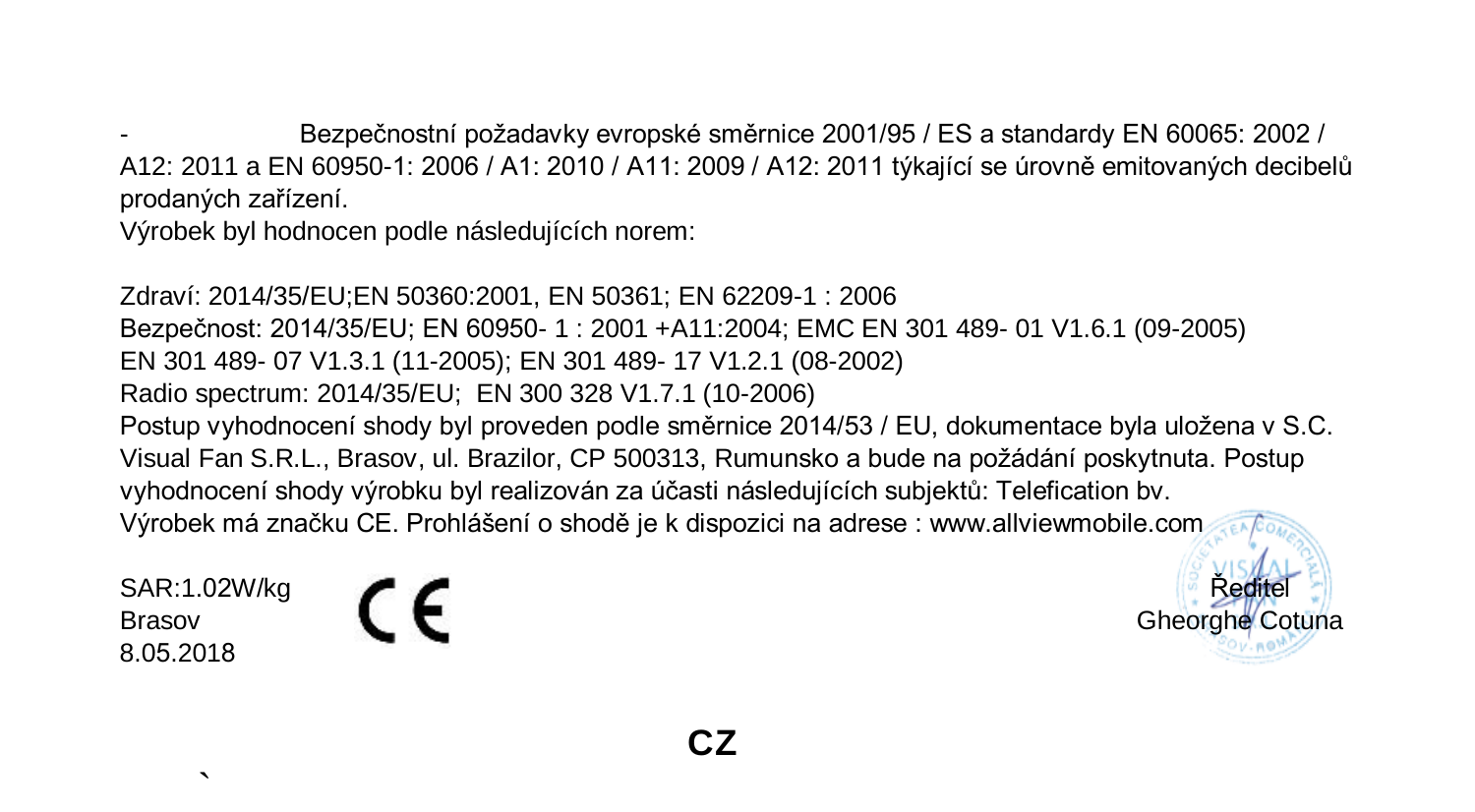# **KONFORMITÄTSERKLÄRUNG No.1538**

Wir, S. C. Visual FAN SRL, sitzhaft in Brasov, Str. Brazilor nr. 61, CP 500313, Rumänien, registriert beim Finanzamt Brasov unter Nr. J08 / 818/2002, CUI RO14724950, als Importeur, garantieren und erklären auf eigene Verantwortung, in Übereinstimmung mit den Bestimmungen der 4 HG 1.022 / 2002 beziehend auf den Produkten und Dienstleistungen, die eine Gefahr für das Leben, die Sicherheit bei der Arbeit und die Gesundheit darstellen, dass das Produkt der Marke ALLVIEW, **Soul X5 Pro** für das Leben, die Sicherheit am Arbeitsplatz und die Gesundheit keine Gefahr darstellen und keine negativen Auswirkungen auf die Umwelt hat. Das Produkt wurde in Übereinstimmung mit folgenden Bestimmungen hergestellt: - Richtlinie Nr. 2011/65 / UE, geändert durch 2014/8 / UE über die Nutzungsbeschränkungen bestimmter gefährlicher Stoffe in Elektro- und Elektronikgeräten Richtlinie über Funk- und Telekommunikationsgeräte RED 2014/53 / EU (HG 487/2016) Richtlinie 2014/35 / UE über die Zusicherung von Nutzern von Niederspannungsgeräten Richtlinie über die elektromagnetische Verträglichkeit 89/336 / EWG, geändert durch die Richtlinie 92/31 / EWG und 93/68 / EWG (HG982 / 2007); RoHS: EN50581: 2012; 2014/30 / EU (HG 487/2016) Die Sicherheitsanforderungen der europäischen Richtlinie 2001/95 / EG und der Normen EN 60065: 2002 / A12: 2011 und EN 60950-1: 2006 / A1: 2010 / A11: 2009 / A12: 2011 betreffend die Höhe der Dezibel, Die verkauften Geräte.

Das Produkt wurde nach folgenden Normen bewertet:

 $\mathbf{r}$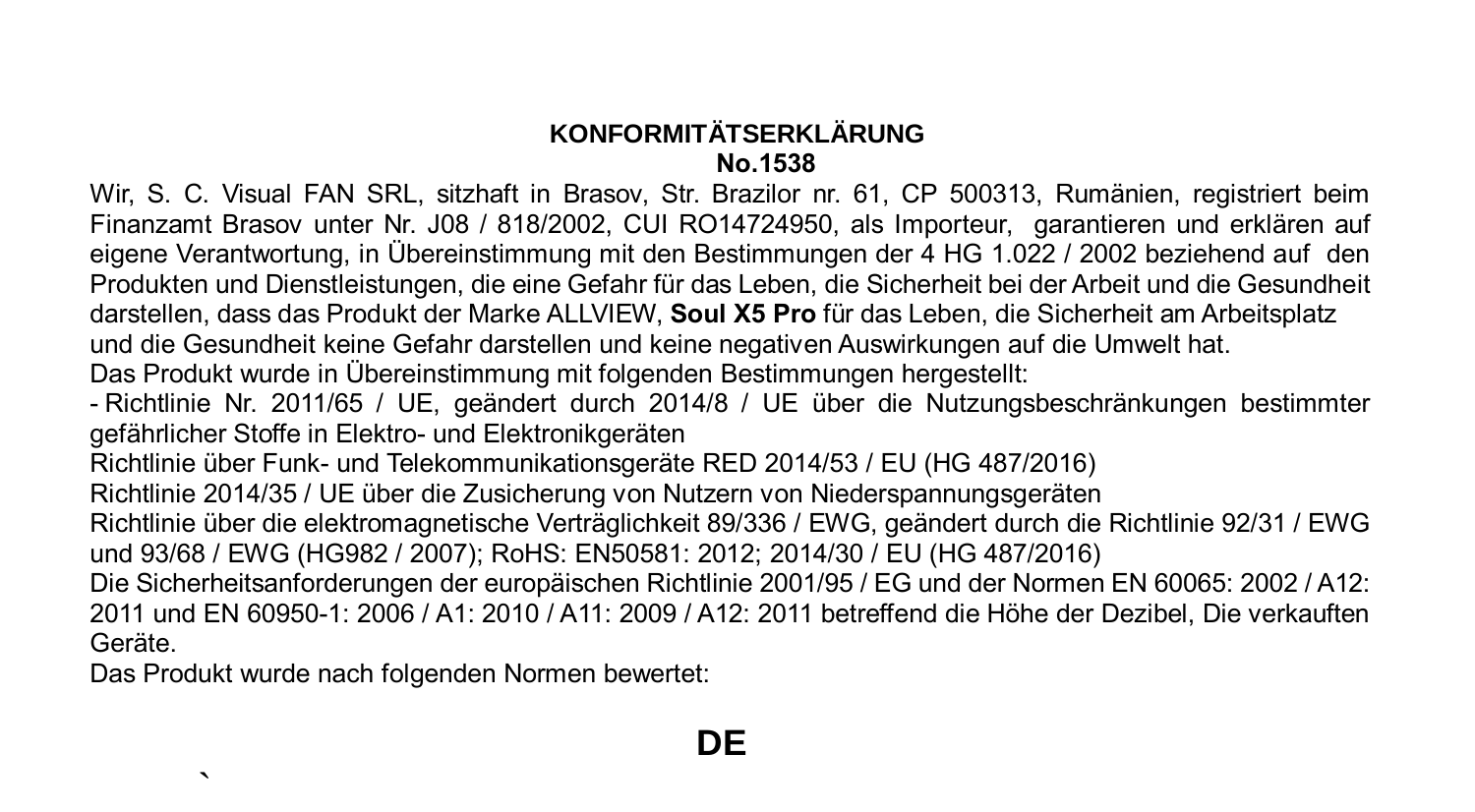Gesundheit: 2014/35 / EU; EN 50360: 2001, EN 50361; EN 62209-1: 2006 Sicherheit: 2014/35 / EU; EN 60950-1: 2001 + A11: 2004; EMV EN 301 489-01 V1.6.1 (09-2005) EN 301 489- 07 V1.3.1 (11-2005); EN 301 489- 17 V1.2.1 (08-2002) Funkspektrum: 2014/35 / EU; EN 300 328 V1.7.1 (10-2006) Das Bewertungsverfahren der Konformität erfolgte gemäß der Richtlinie 2014/53 / EU, wobei die Unterlagen bei S.C. Visual Fan S.R.L., Brasov, 61, Brazilor St., CP 500313, Rumänien liegen und auf Anfrage angeboten werden. Das Bewertungsverfahren für die Konformität des Produkts wurde unter Mitwirkung der folgenden Stellen realisiert: Telefication bv.

Das Produkt verfügt über die CE-Kennzeichnung aufgebracht. Die Konformitätserklärung ist bei www.allviewmobile.com erhältlich.

 Brasov 8.05.2018

 $\mathbf{r}$ 

 Geschäftsführer SAR:1.02W/kg  $\bigcap$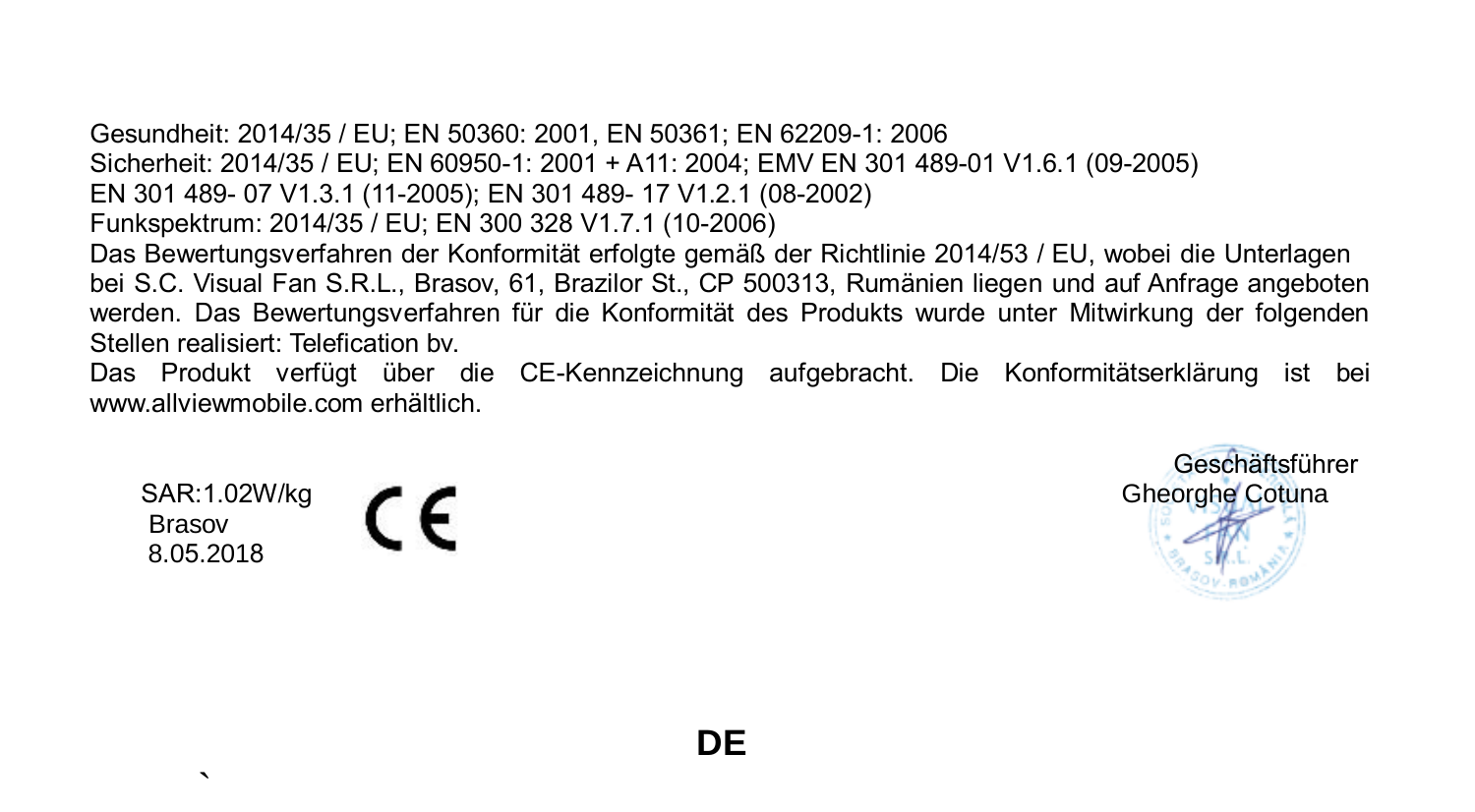#### **Declaración de conformidad No. 1538**

Nosotros, S.C. Visual Fan S.R.L., con sede en Brasov, 61, Brasilor St., CP 500313 Rumanía, registrado en el Comercio de Comercio de Brasov con el n. J08 / 818/2002, CUI RO14724950, como importador, asegura, garantiza y declara bajo nuestra propia responsabilidad, de acuerdo con lo dispuesto en el artículo 4 HG no. 1.022 / 2002, relativo al régimen de los productos y servicios, que puede ser nocivo para la vida y la salud, la seguridad y la protección del trabajo, que el producto **Soul X5 Pro** de ALLVIEW, no pone en peligro la vida, la salud y la protección laboral, no produce un impacto negativo sobre el medio ambiente y está de acuerdo:

- Directiva no. 2011/65 / UE, modificado por 2014/8 / UE en relación con las restricciones de uso de determinadas sustancias peligrosas en equipos eléctricos y electrónicos

- Directive regarding the radio and telecommunication equipment RED 2014/53/EU (HG 487/2016)

- Directiva 2014/35 / UE relativa a la garantía de que los usuarios de equipos de baja tensión - Directiva relativa a la compatibilidad electromagnética 89/336 / CEE, modificada por la Directiva 92/31 / CEE y 93/68 / CEE (HG982 / 2007); RoHS: EN50581: 2012; 2014/30 / UE (HG 487/2016)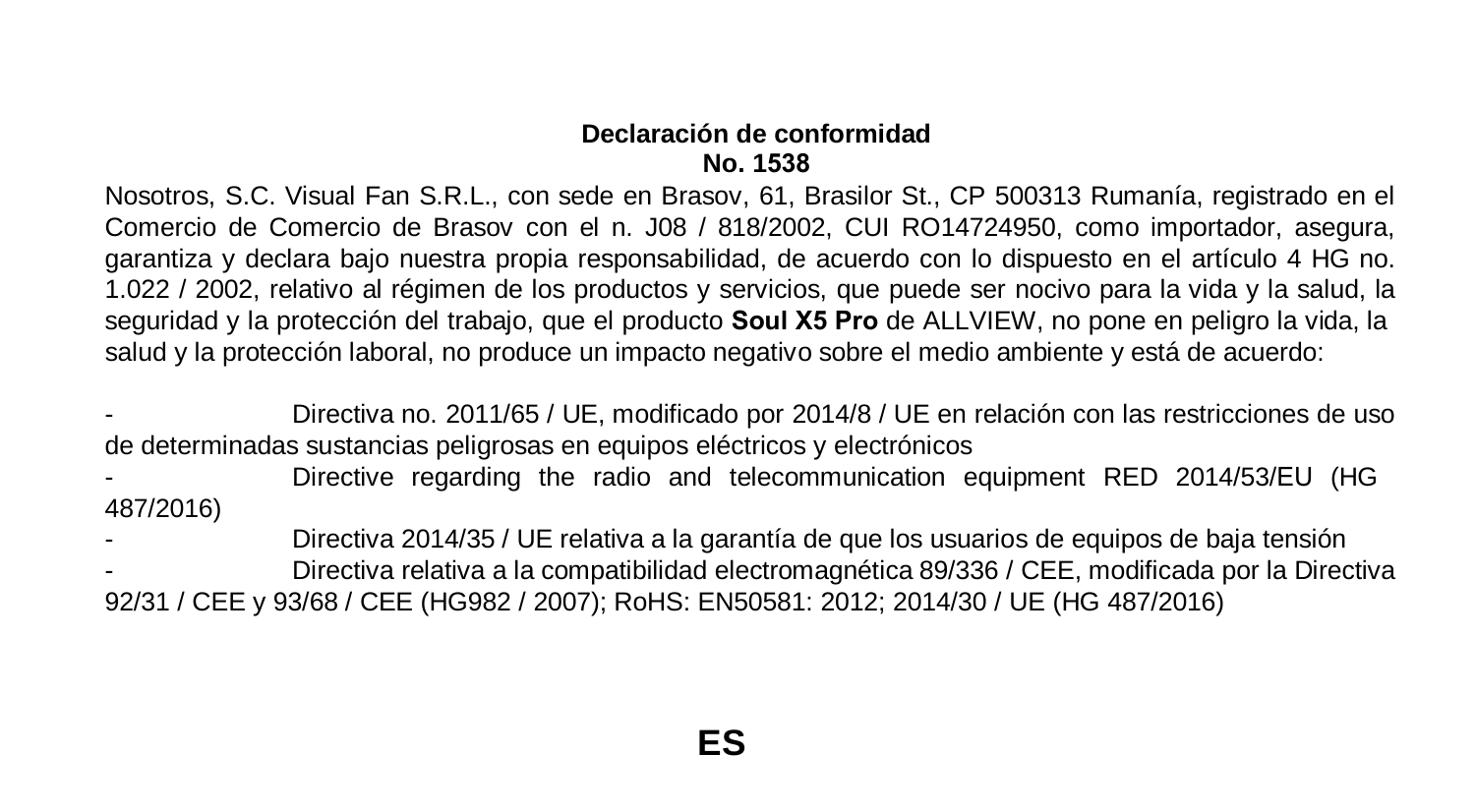Las solicitudes de seguridad de la Directiva Europea 2001/95 / CE y de las normas EN 60065: 2002 / A12: 2011 y EN 60950-1: 2006 / A1: 2010 / A11: 2009 / A12: 2011, relativas al nivel de decibelios emitidos por los aparatos vendidos.

El producto ha sido evaluado de acuerdo con las siguientes normas: Salud: 2014/35/EU;EN 50360:2001, EN 50361; EN 62209-1 : 2006 Seguridad: 2014/35/EU; EN 60950- 1 : 2001 +A11:2004; EMC EN 301 489- 01 V1.6.1 (09-2005) EN 301 489- 07 V1.3.1 (11-2005); EN 301 489- 17 V1.2.1 (08-2002) Espectro radioeléctrico: 2014/35/EU; EN 300 328 V1.7.1 (10-2006) El procedimiento de evaluación de la conformidad se realizó de conformidad con la Directiva 2014/53 / EU, y la documentación se almacenará en S.C. Visual Fan S.R.L., Brasov, 61, Brasilor St., CP 500313, Rumania. El procedimiento de evaluación de la conformidad del producto se ha realizado con la participación de los siguientes

organismos: Telefication bv.

El producto tiene la marca CE en él. La declaración de conformidad está disponible en www.allviewmobile.com.

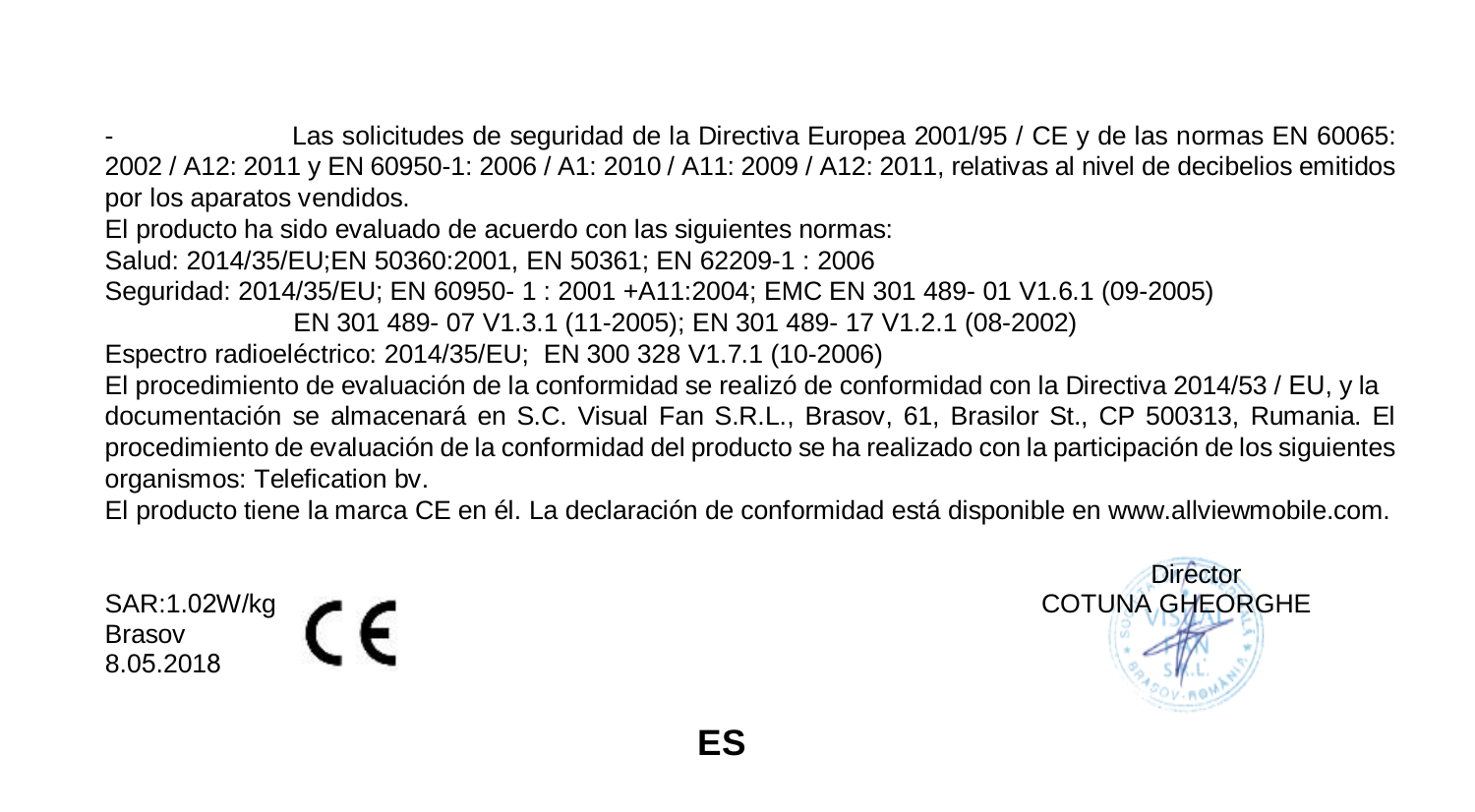## **MEGFELELOSEGI NYILATKOZAT No. 1538**

A Visual Fan Kft. (székhely Brassó, Brazilor u 61, 500314 Románia, cégbejegyzés szám J08/818/2002, CUI RO14724950, mint importőr, egyedül, saját felelősségére kijelenti, hogy a termék, amelyre e nyilatkozat vonatkozik, megfelel a rádió berendezésekről és a távközlő végberendezésekről, valamint a 4 HG nr.1.022/2002 villamos biztonságtechnikai és elektromágneses összeférhetőségi követelményeket tartalmazó szabványoknak. Az Allview **Soul X5 Pro** márkájú mobiltelefon nem veszélyezteti az életet, a munkabiztonságot es az egészséget, nem termel negatív hatást a természetre es megfelel a következő Irányelveknek:

- 2011/65/EU irányelv, 2014/8/UE módosítása a veszélyes anyagok elektromos és elektronikus berendezésekben való használatáról.

- Rádió és telekommunikációs irányelvek RED 2014/53/EU (HG 487/2016)
- 2014/35/UE a felhasználó biztonságáról az alacsony feszültségű készüléknél.
- 93/68 / CEE (HG982/2007); RoHS irányelv: EN50581: 2012 2014/30/EU (HG 487/2016) - elektromágneses kompatibilitásról szóló 89/336/CEE irányelv, módosítva a 92/31 / CEE és
- Európai Biztonsági követelményeket 2001/95 / EC irányelv és az EN 60065: 2002 / A12: 2011, EN 60950-1: 2006 / A1: 2010 / A11: 2009 / A12: 2011 a kibocsájtott decibel szinttel kapcsolatosan.

A termek a következő standardok szerint volt értékelve: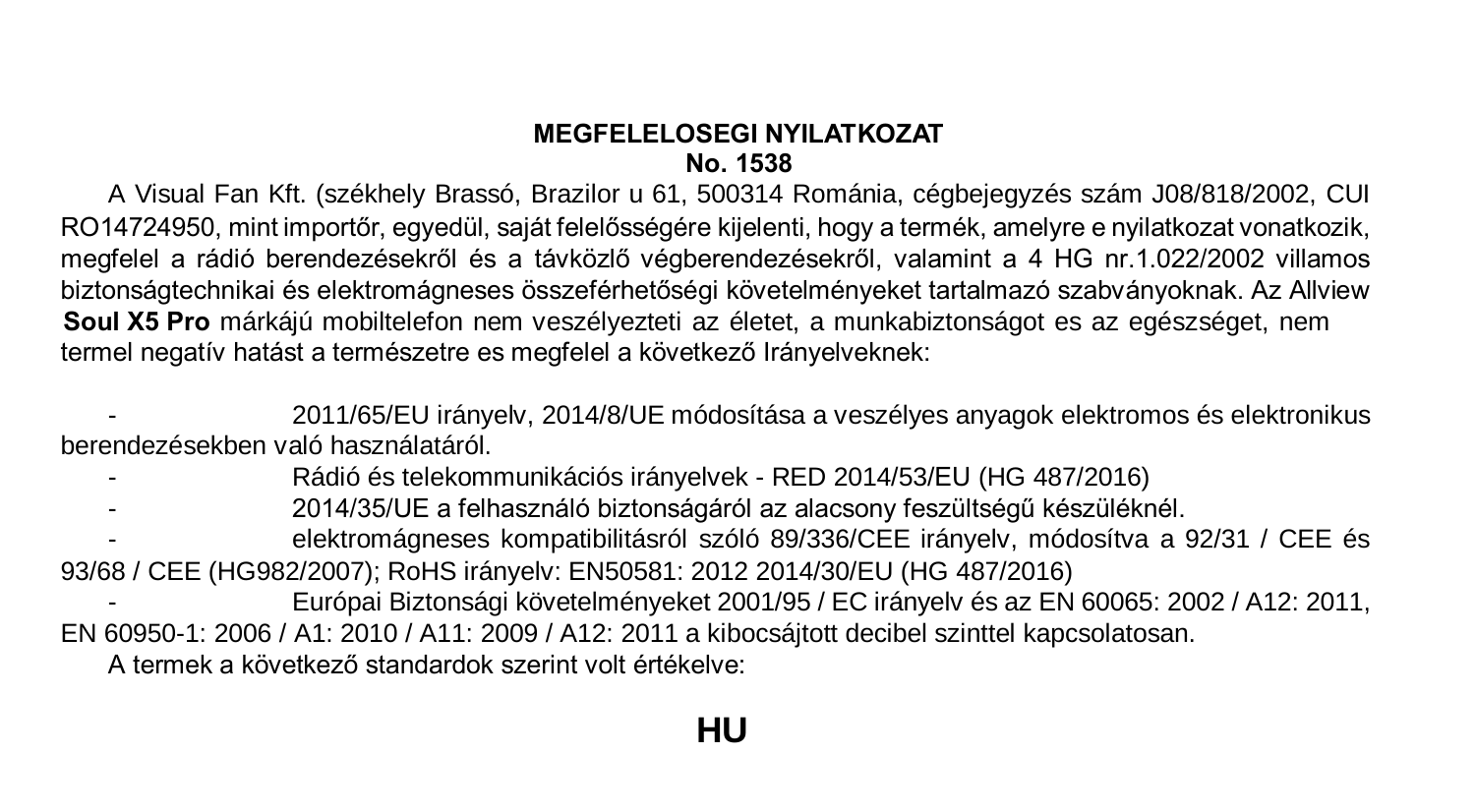Egészség: 2014/35/EU, EN 50360: 2001, EN 50361; EN 62209-1: 2006 Biztonság: 2014/35/EU, EN 60950- 1: 2001 + A11: 2004; EMC EN 301 489- 01 V1.6.1 (09-2005) EN 301 489- 07 V1.3.1 (11-2005); EN 301 489- 17 V1.2.1 (08-2002) Rádió spektrum: 2014/35/EU; EN 300 328 V1.7.1 (10-2006)

dokumentumok az alábbi címen találhatóak, és kérésre megtekinthetőek: S.C. Visual Fan S.R.L., Brassó, 61, Brazilor St., CP 500313, Románia. A megfelelőségi nyilatkozat értékelési eljárása az alábbi szervezet közreműködésével zajlott: Telefication bv. A megfelelőségi nyilatkozat értékelési eljárása a 2014/53/EU direktíva alapján zajlott. A vonatkozó

A termék CE megfelelőségi jelöléssel van ellátva. E nyilatkozatot megalapozó műszaki dokumentáció elérhető az alábbi honlapon: www.allviewmobile.com

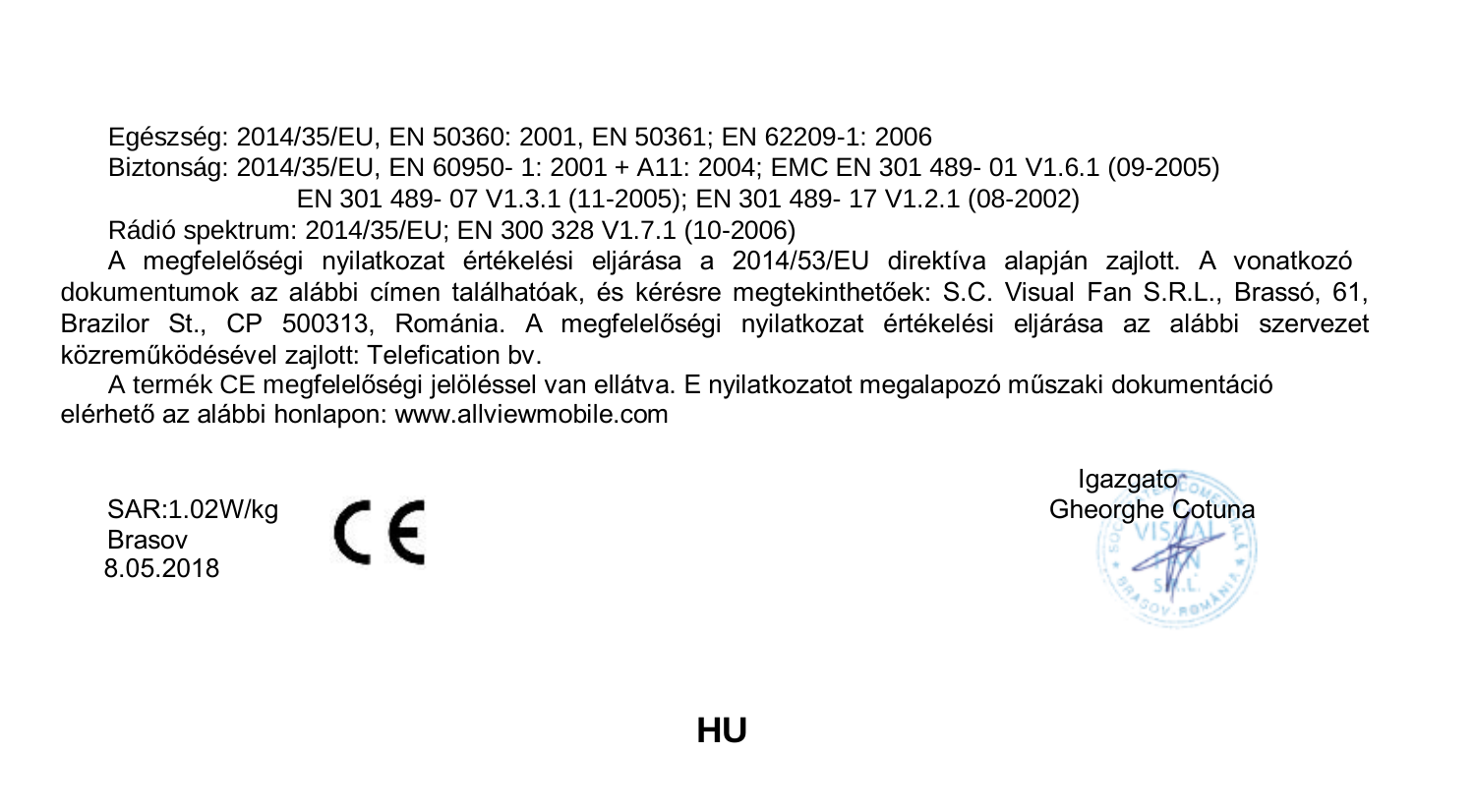## **DEKLARACJA ZGODNOŚCI No.1538**

Firma SC Visual Fan SRL z siedzibą w Braszowie, przy ulicy Brazilor 61, kod pocztowy 500313, Rumunia, zarejestrowana w Rejestrze Handlowym pod nr Brasov. J08 / 818/2002, CUI RO14724950, jako importer, gwarantuje i deklaruje na własną odpowiedzialność, zgodnie z art. 4 HG nr.1.022 / 2002 w odniesieniu do produktów i usług mogących stanowić niebezpieczeństwo dla życia i zdrowia, bezpieczeństwa i ochrony pracy, że produkt **Soul X5 Pro** nie naraża na niebezpieczeństwo życia, nie jest zagrożeniem dla bezpieczeństwa pracy, nie ma niekorzystnego wpływu na środowisko naturalne i jest zgodny z:

- Dyrektywą UE 2011/65/UE, zmodyfikowaną przez 2014/8/UE dotyczącą ograniczeń stosowania niektórych substancji niebezpiecznych w urządzeniach elektrycznych I elektronicznych.

- Dyrektywą dotyczącą badania sprzętów radiowych i telekomunikacyjnych RED 2014/53/EU (HG 487/2016)

- Dyrektywą niskonapięciową 2014/35/UE

- Dyrektywą dotyczącą kompatybilności elektromagnetycznej 89/336/CEE, zmodyfikowaną przez Dyrektywy 92/31/CEE i 93/68/CEE (HG982/2007); RoHS: EN50581:2012; 2014/30/EU(HG 487/2016) - Wymogami bezpieczeństwa dyrektywy europejskiej 2001/95/EC oraz z normami EN 60065:2002/A12:2011 i EN 60950-1:2006/ A1:2010 /A11:2009/A12:2011, dotyczącymi granicznego poziomu

decybeli dla urządzeń komercyjnych.

Produkt został oceniony zgodnie z następującymi normami: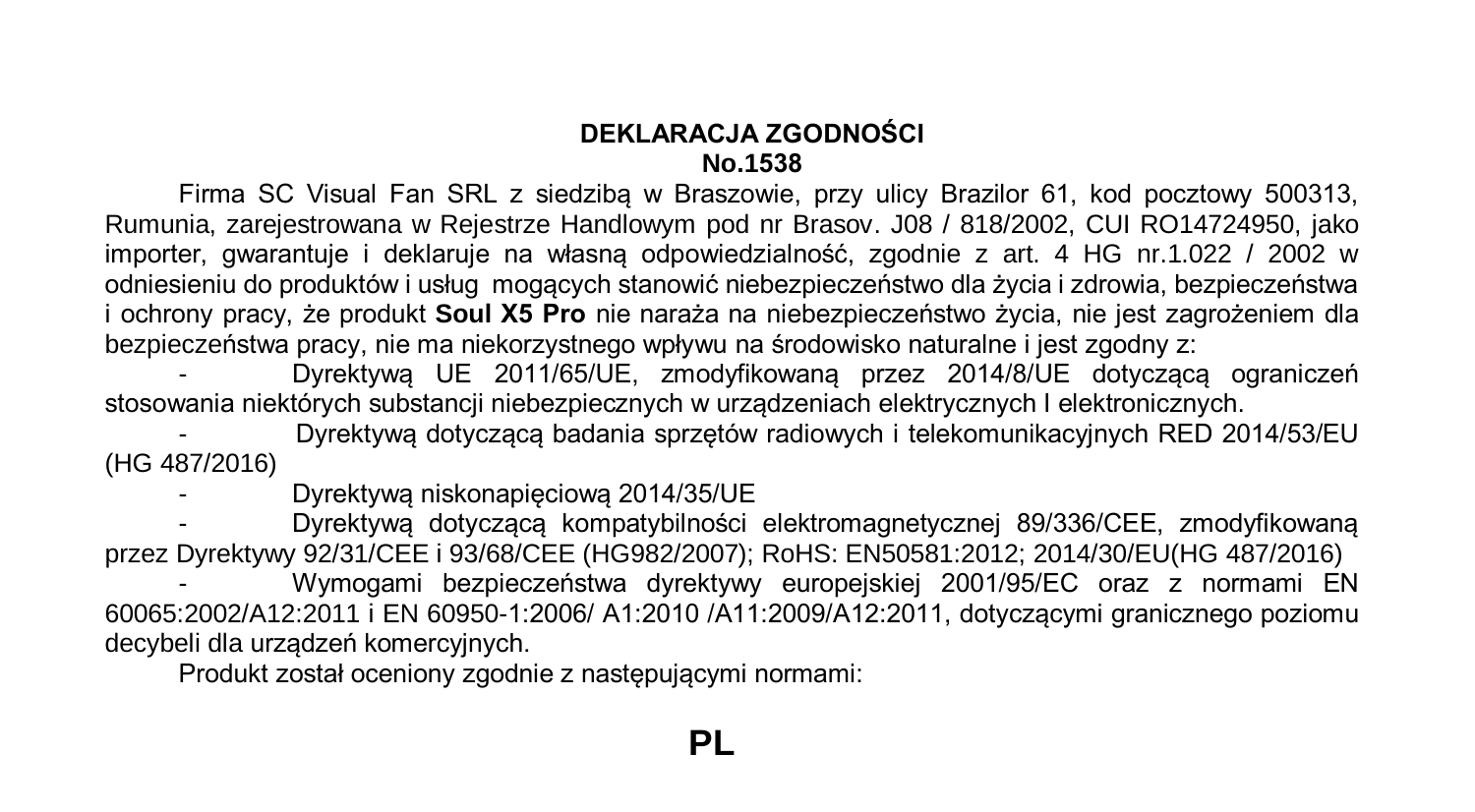Zdrowie: 2014/35/EU;EN 50360:2001, EN 50361; EN 62209-1 : 2006 Bezpieczeństwo: 2014/35/EU; EN 60950- 1 : 2001 +A11:2004; EMC EN 301 489- 01 V1.6.1 (09-2005) EN 301 489- 07 V1.3.1 (11-2005); EN 301 489- 17 V1.2.1 (08-2002) Częstotliwości radiowe: 2014/35/EU; EN 300 328 V1.7.1 (10-2006)

przechowywana w siedzibie firmy S.C. Visual Fan S.R.L., Braszów, ul. Brazilor 61, 500313, Rumunia. Dokumenty są dostępne do wglądu na żądanie. Badanie oceny zgodności produktu zostało wykonane z udziałem następujących instytucji: Telefication bv. Badania oceny zgodności zostały wykonane zgodnie z dyrektywą 2014/53/EU, dokumentacja jest

Produkt posiada znak CE. .Deklaracja zgodności jest dostępna na www.allviewmobile.com.

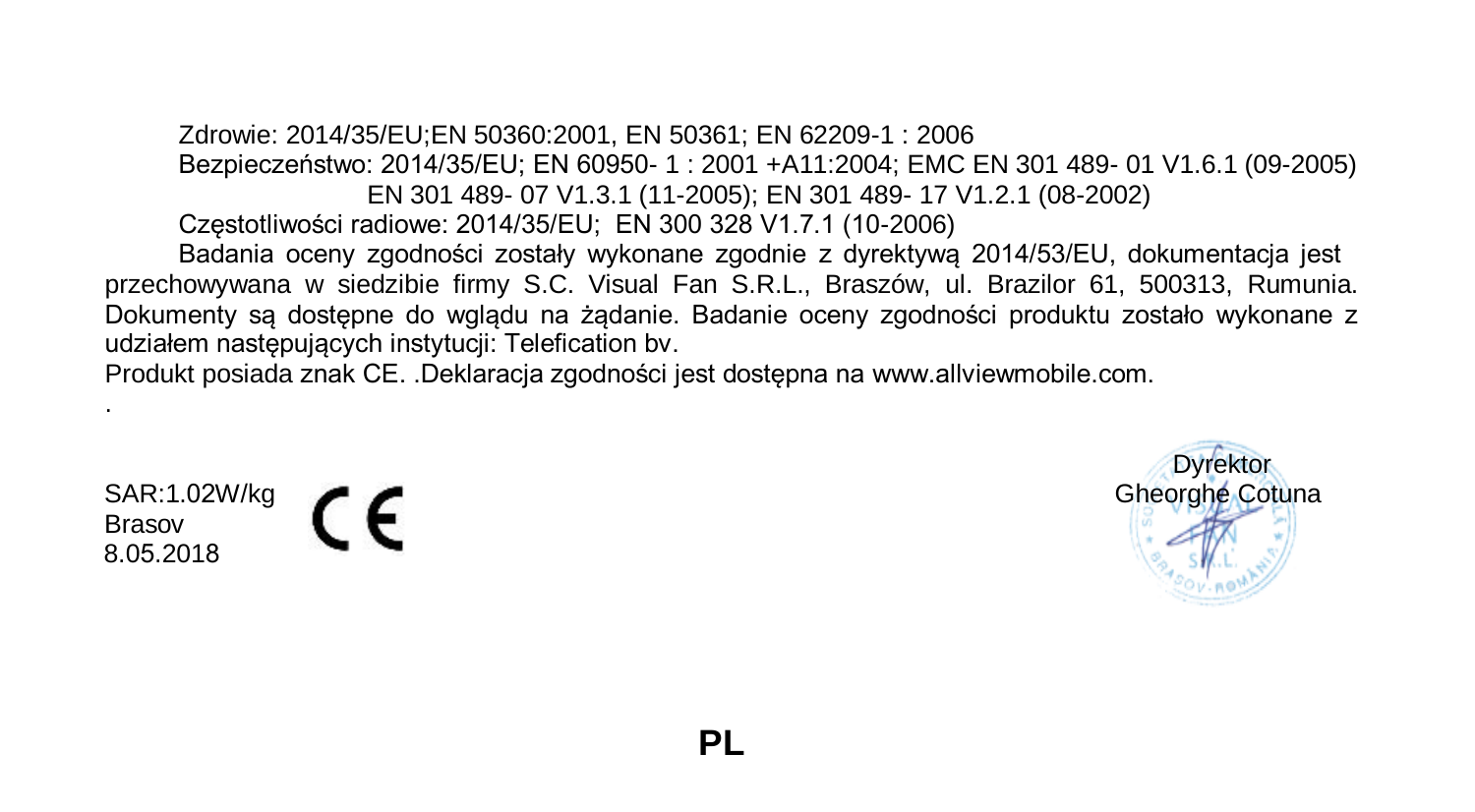# **DECLARATIE DE CONFORMITATE No.1538**

Noi S.C.Visual Fan S.R.L, cu sediul social în Brasov, Str. Brazilor nr.61, CP 500313 România, înregistrată la Reg. Com. Brasov sub nr. J08/818/2002, CUI RO14724950, în calitate de importator, asigurăm, garantăm și declarăm pe proprie răspundere, conform prevederilor art. 4 HG nr.1.022/2002 privind regimul produselor și serviciilor, care pot pune în pericol viată și sănătatea, securitatea și protecția muncii, că produsul , **Soul X5 Pro** marca ALLVIEW, nu pune în pericol viată, sănătatea, securitatea muncii, nu produce impact negativ asupra mediului și este în conformitate cu:

- Directiva nr. 2011/65/UE modificată de 2014/8/UE privind restricțiile de utilizare a anumitor substanțe periculoase în echipamentele electrice și electronice.

-Directiva privind echipamente radio și de telecomunicații RED 2014/53/EU (HG 487/2016)

- Directiva 2014/35/UE privind asigurarea utilizatorilor de echipamente de joasă tensiune

- Directiva cu privire la compatibilitatea electromagnetică 89/336/CEE, modificate de Directiva 92/31/CEE si 93/68/CEE (HG982/2007); RoHS: EN50581:2012; 2014/30/EU(HG 487/2016)

 -Cerințele de siguranță ale Directivei Europene 2001/95/EC și a standardelor EN 60065:2002/A12:2011 si EN 60950-1:2006/ A1:2010 /A11:2009/A12:2011, referitor la nivelul de decibeli emis de aparatele comercializate.

Produsul a fost evaluat conform următoarelor standarde: